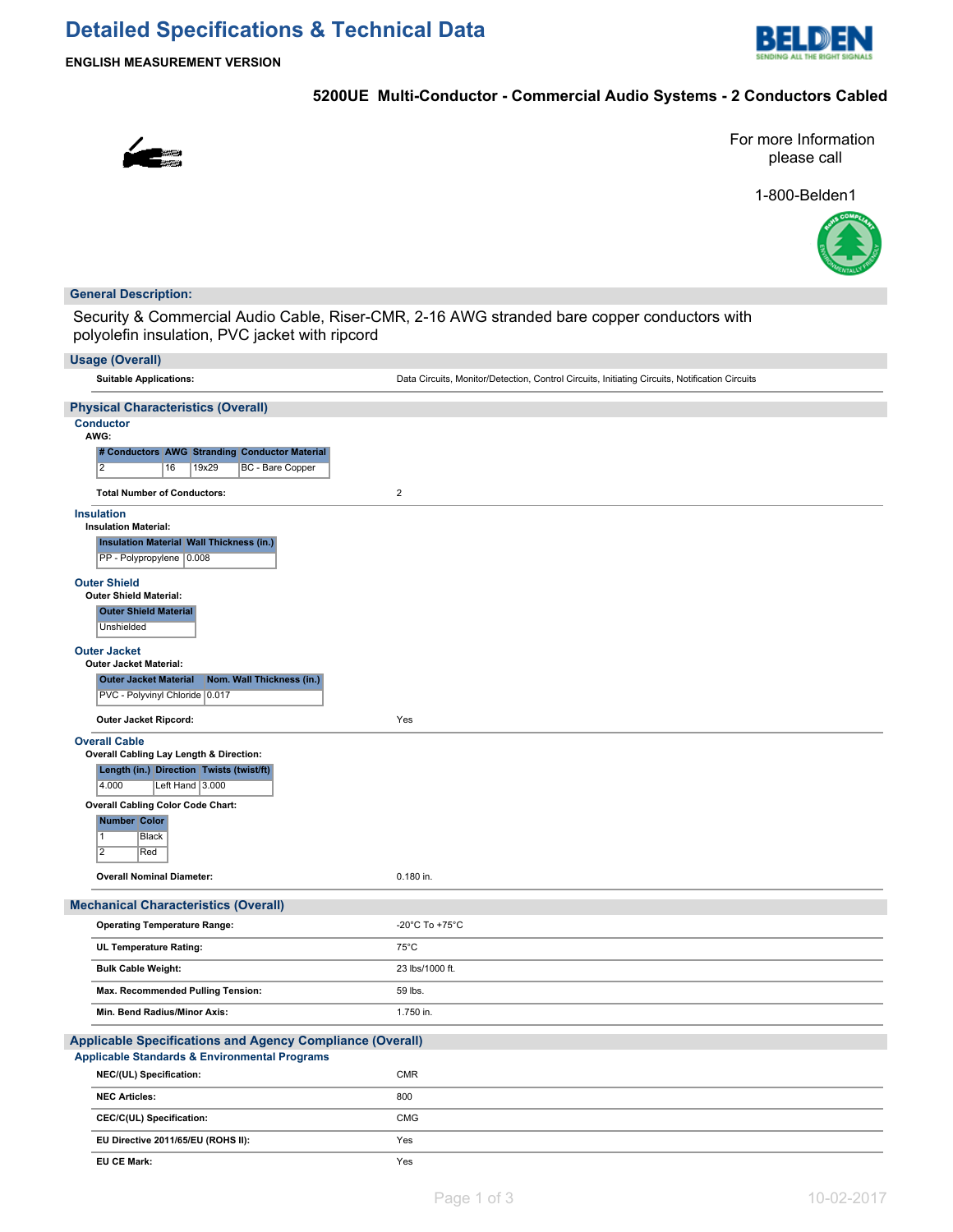# **Detailed Specifications & Technical Data**



## **ENGLISH MEASUREMENT VERSION**

# **5200UE Multi-Conductor - Commercial Audio Systems - 2 Conductors Cabled**

| EU Directive 2000/53/EC (ELV):                                  | Yes                                                                                                                  |  |  |  |  |  |  |
|-----------------------------------------------------------------|----------------------------------------------------------------------------------------------------------------------|--|--|--|--|--|--|
| EU Directive 2002/95/EC (RoHS):                                 | Yes                                                                                                                  |  |  |  |  |  |  |
| EU RoHS Compliance Date (mm/dd/yyyy):                           | 04/01/2005<br>Yes<br>Yes                                                                                             |  |  |  |  |  |  |
| EU Directive 2002/96/EC (WEEE):                                 |                                                                                                                      |  |  |  |  |  |  |
| EU Directive 2003/11/EC (BFR):                                  |                                                                                                                      |  |  |  |  |  |  |
| CA Prop 65 (CJ for Wire & Cable):                               | Yes                                                                                                                  |  |  |  |  |  |  |
| MII Order #39 (China RoHS):                                     | Yes                                                                                                                  |  |  |  |  |  |  |
| <b>Flame Test</b>                                               |                                                                                                                      |  |  |  |  |  |  |
| <b>UL Flame Test:</b>                                           | UL1666 Vertical Riser                                                                                                |  |  |  |  |  |  |
| C(UL) Flame Test:                                               | FT4                                                                                                                  |  |  |  |  |  |  |
| <b>Suitability</b>                                              |                                                                                                                      |  |  |  |  |  |  |
| Suitability - Indoor:                                           | Yes                                                                                                                  |  |  |  |  |  |  |
| <b>Plenum/Non-Plenum</b>                                        |                                                                                                                      |  |  |  |  |  |  |
| <b>Plenum Number:</b>                                           | 6200UE                                                                                                               |  |  |  |  |  |  |
| <b>Surface Printing (Overall)</b>                               |                                                                                                                      |  |  |  |  |  |  |
|                                                                 |                                                                                                                      |  |  |  |  |  |  |
| <b>Surface Printing:</b>                                        | NEW GENERATION(R) BY BELDEN 5200UE CMR 75C 2C16 (UL) E108998 OR C(UL) CMG----FT4 (2<br>FT., 7 DIGIT SEQUENTIAL) FEET |  |  |  |  |  |  |
|                                                                 |                                                                                                                      |  |  |  |  |  |  |
| <b>Electrical Characteristics (Overall)</b><br>Nom. Inductance: |                                                                                                                      |  |  |  |  |  |  |
| Inductance (µH/ft)<br>0.140                                     |                                                                                                                      |  |  |  |  |  |  |
| Nom. Capacitance Conductor to Conductor:                        |                                                                                                                      |  |  |  |  |  |  |
| Capacitance (pF/ft)<br>23.000                                   |                                                                                                                      |  |  |  |  |  |  |
| Nom. Conductor DC Resistance:                                   |                                                                                                                      |  |  |  |  |  |  |
| DCR @ 20°C (Ohm/1000 ft)                                        |                                                                                                                      |  |  |  |  |  |  |
| 4.2                                                             |                                                                                                                      |  |  |  |  |  |  |
| Max. Operating Voltage - UL:                                    |                                                                                                                      |  |  |  |  |  |  |
| <b>Voltage</b><br>300 V RMS                                     |                                                                                                                      |  |  |  |  |  |  |
| Max. Recommended Current:                                       |                                                                                                                      |  |  |  |  |  |  |
| <b>Description</b><br><b>Current</b>                            |                                                                                                                      |  |  |  |  |  |  |

### **Put Ups and Colors:**

| Item#           | Putup    | <b>Ship Weight</b> | <b>Color</b>       | <b>Notes</b>   | <b>Item Desc</b> |
|-----------------|----------|--------------------|--------------------|----------------|------------------|
| 5200UE 001U1000 | 1,000 FT | 25,000 LB          | <b>BROWN</b>       |                | 2#16 PP FRPVC    |
| 5200UE 0011000  | 1,000 FT | 26,000 LB          | <b>BROWN</b>       |                | 2#16 PO FRPVC    |
| 5200UE 0021000  | 1.000 FT | 26,000 LB          | <b>RED</b>         | $\overline{c}$ | 2#16 PP FRPVC    |
| 5200UE 0031000  | 1,000 FT | 26,000 LB          | <b>ORANGE</b>      |                | 2#16 PP FRPVC    |
| 5200UE 0041000  | 1,000 FT | 26,000 LB          | <b>YELLOW</b>      |                | 2#16 PP FRPVC    |
| 5200UE 0051000  | 1,000 FT | 26,000 LB          | <b>GREEN, DARK</b> |                | 2#16 PP FRPVC    |
| 5200UE 0061000  | 1,000 FT | 26,000 LB          | <b>BLUE, LIGHT</b> |                | 2#16 PP FRPVC    |
| 5200UE 0071000  | 1,000 FT | 26,000 LB          | <b>VIOLET</b>      |                | 2#16 PP FRPVC    |
| 5200UE 008U1000 | 1,000 FT | 25,000 LB          | <b>GRAY</b>        |                | 2#16 PP FRPVC    |
| 5200UE 008U500  | 500 FT   | 13,000 LB          | <b>GRAY</b>        |                | 2#16 PP FRPVC    |
| 5200UE 0081000  | 1,000 FT | 26,000 LB          | <b>GRAY</b>        | C              | 2#16 PP FRPVC    |
| 5200UE 008500   | 500 FT   | 13,000 LB          | <b>GRAY</b>        |                | 2#16 PP FRPVC    |
| 5200UE 009U1000 | 1.000 FT | 25,000 LB          | <b>WHITE</b>       |                | 2#16 PP FRPVC    |
| 5200UE 0091000  | 1,000 FT | 26,000 LB          | <b>WHITE</b>       |                | 2#16 PP FRPVC    |
| 5200UE 010U1000 | 1,000 FT | 25.000 LB          | <b>BLACK</b>       |                | 2#16 PP FRPVC    |
| 5200UE 0101000  | 1.000 FT | 26,000 LB          | <b>BLACK</b>       |                | 2#16 PP FRPVC    |

**Notes:** C = CRATE REEL PUT-UP.